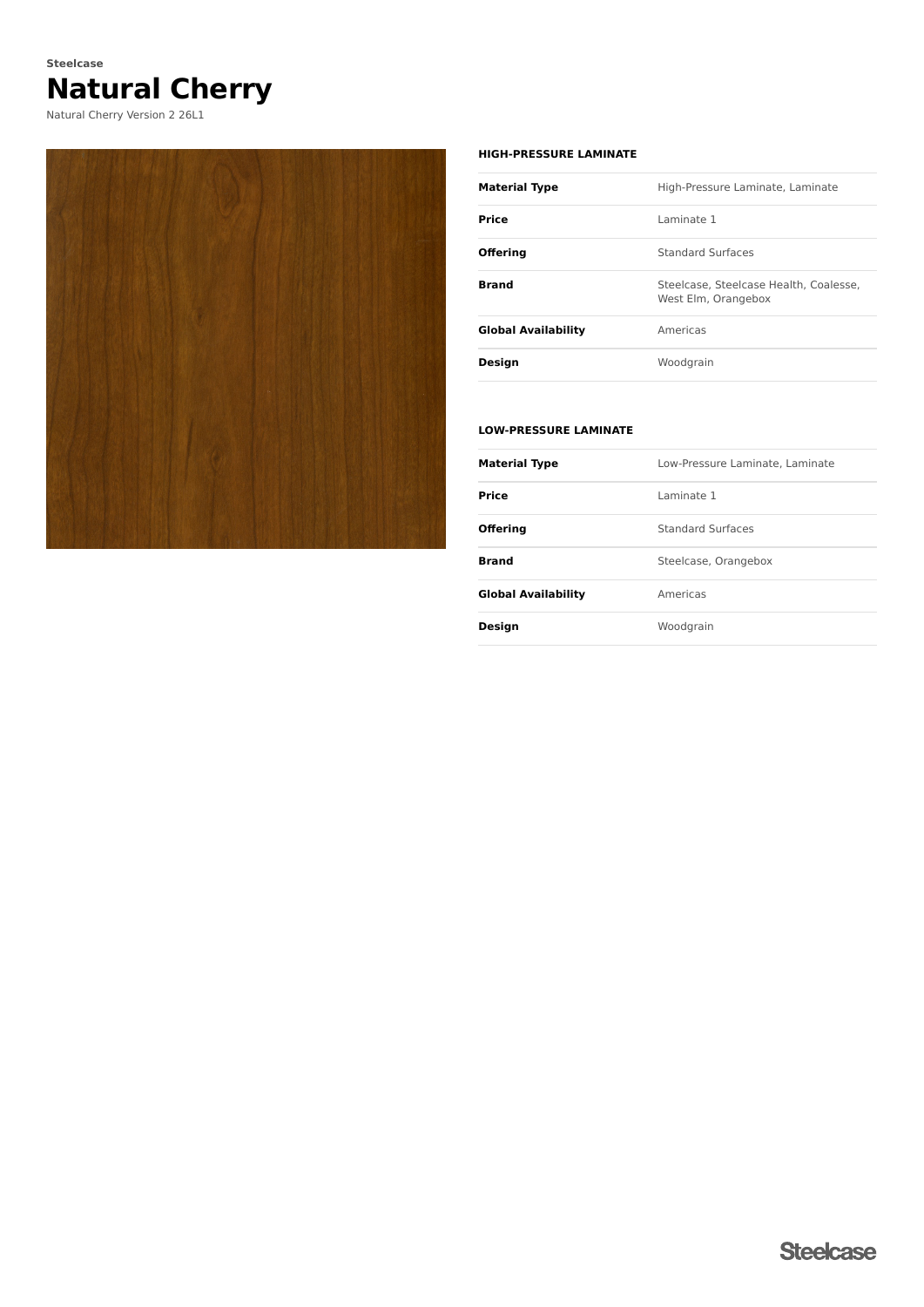## **Natural Cherry Steelcase**

### **FULL AVAILABILITY: HIGH-PRESSURE LAMINATE**

| 477 Max-Stacker III             | Campfire Slim Table       | <b>High-Density Storage</b>    | Series 5 Height-Adjustable Ben  |
|---------------------------------|---------------------------|--------------------------------|---------------------------------|
| Air <sub>3</sub>                | CG_1 Tables               | <b>Host Tables</b>             | Series 5 Height-Adjustable Des  |
| Airtouch                        | Circa Tables              | Jenny Tablet Arms/Tables       | Series 8 Height-Adjustable Ben  |
| Akira                           | Convene                   | Kick                           | Sidewalk Tables                 |
| Answer                          | Convey                    | Lagunitas Personal Tables      | Simple Tables                   |
| Aspect                          | Cubb Tables               | Lagunitas Tables               | Sit-to-Stand Walkstation        |
| Au Lait Tables                  | Currency                  | Mackinac                       | Slim Leg Height Adjustable Desk |
| Avenir                          | E-Table 2                 | media:scape                    | Slyvi                           |
| Away from the Desk              | Elbrook                   | media:scape kiosk              | Sonata Cabinets                 |
| <b>B-Free Occasional Tables</b> | <b>Elective Elements</b>  | Migration Height-Adjustable De | Sorrel Tables                   |
| <b>B-Free Tables</b>            | Embold                    | Mobile Overbed Tables          | <b>Storage Products</b>         |
| <b>Ballet Tables</b>            | <b>Embold Tables</b>      | Montage                        | SW_1 Tables                     |
| <b>Bassline</b>                 | Enea Lottus Tables        | Montara650 Tables              | Sync Worksurfaces               |
| Bivi                            | Enea Tables               | Ology                          | Tour worksurfaces and shelves   |
| <b>Bivi Depot</b>               | Exchange Table            | Opus Cabinets                  | <b>Train Tables</b>             |
| <b>Bix Podium</b>               | Flex                      | Opus Overbed Tables            | Umami                           |
| Bix Podium Storage Drawer       | <b>Flex Active Frames</b> | Opus Worksurfaces              | Universal Worksurface Products  |
| <b>Bix Tables</b>               | Flex Carts                | Park                           | V.I.A.                          |
| Boardwalk                       | Flex Desk and Table       | Potrero415 Light Tables        | Verb                            |
| Border                          | FlexFrame                 | Potrero415 Tables              | Verlay                          |
| Brighton                        | <b>Folio Cabinets</b>     | Regard Tables                  | Victor2                         |
| <b>Brody Desk</b>               | Folio Worksurfaces        | <b>Reunion Tables</b>          | Walden                          |
| c:scape                         | FrameOne                  | <b>ScapeSeries Tables</b>      | Walkstation                     |
| Campfire Big Table              | Greenpoint                | Series 3 Height-Adjustable Ben | X-Tenz                          |
| Campfire Skate Table            | Groupwork                 | Series 3 Height-Adjustable Des |                                 |